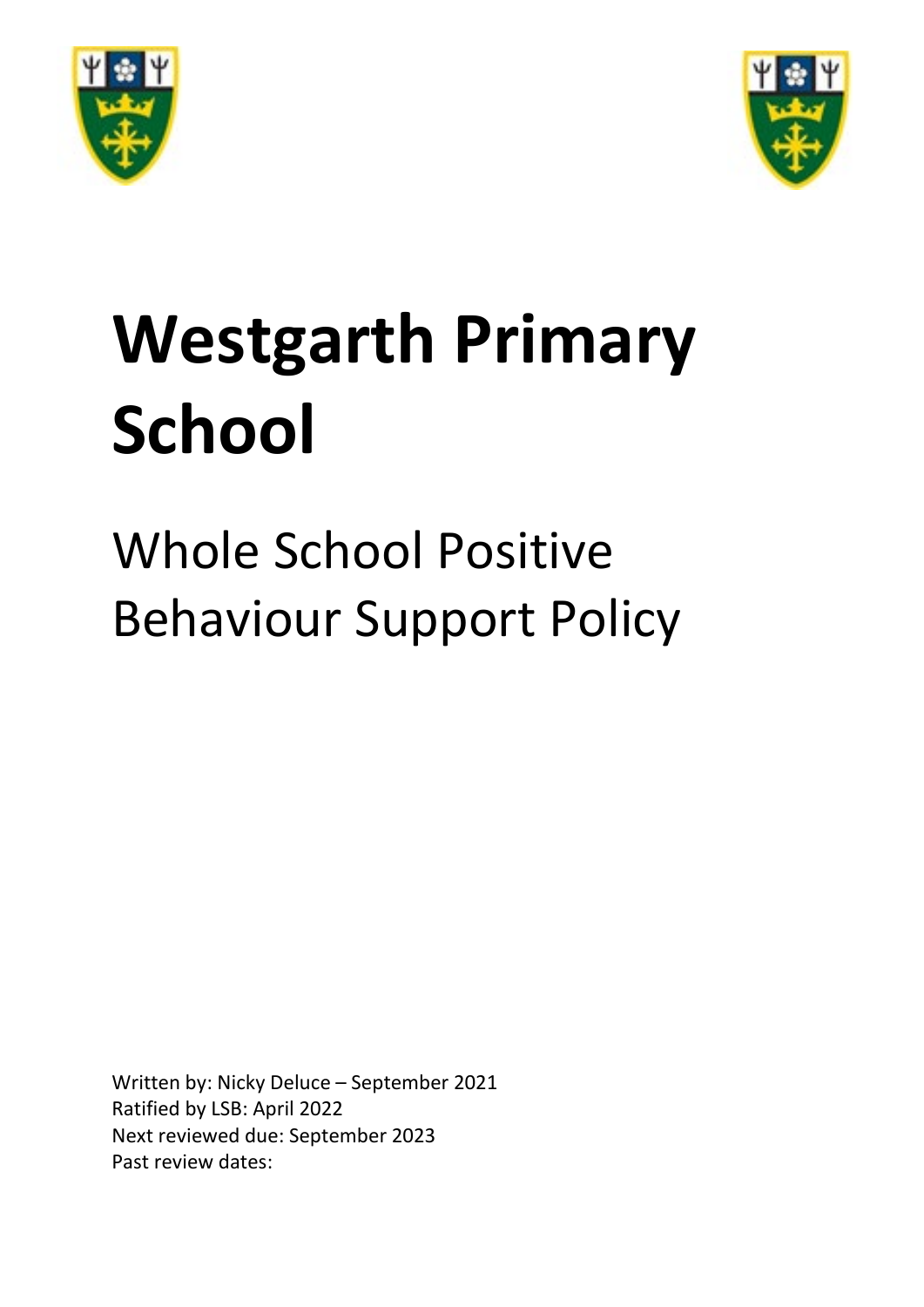# **Contents:**

- 1. 0 Statement of Intent
- 2.0 Legal Framework
- 3.0 Roles and Responsibilities
	- 3.1 The Local School Board
	- 3.2 The headteacher
	- 3.3 The mental health lead
	- 3.4 The SENCO
	- 3.5 Teaching staff
	- 3.6 All members of staff, including teaching and support staff, and volunteers
	- 3.7 Parents
	- 3.8 Children
- 4.0 Definitions
- 5.0 Positive Behaviour Support
	- 5.1 Key features of PBS
	- 5.2 Class Charters
	- 5.3 Teaching of Expected Behaviours
	- 5.4 Rewarding Positive Behaviour
- 6.0 Supporting Children to Manage their own Behaviour
	- 6.1 The Classroom Environment
	- 6.2 Supporting Children to Behave Appropriately in 'Flashpoint' Areas
	- 6.3 Levels of Support
- 7.0 Supporting Children Displaying Unacceptable Behaviour
	- 7.1 The Five Point Plan for Dealing with Unacceptable Behaviour
	- 7.2 Isolation within School
	- 7.3 Repeated Incidences of Serious, Unacceptable Behaviour
	- 7.4 Suspensions/Expulsions
- 8.0 Record Keeping and Whole School Positive Behaviour Support
- 9.0 Physical Intervention
- 10.0 Sexual Abuse and Discrimination (Peer on Peer)
- 11.0 Prohibited items, Searching Children and Confiscation
- Appendix One Punishment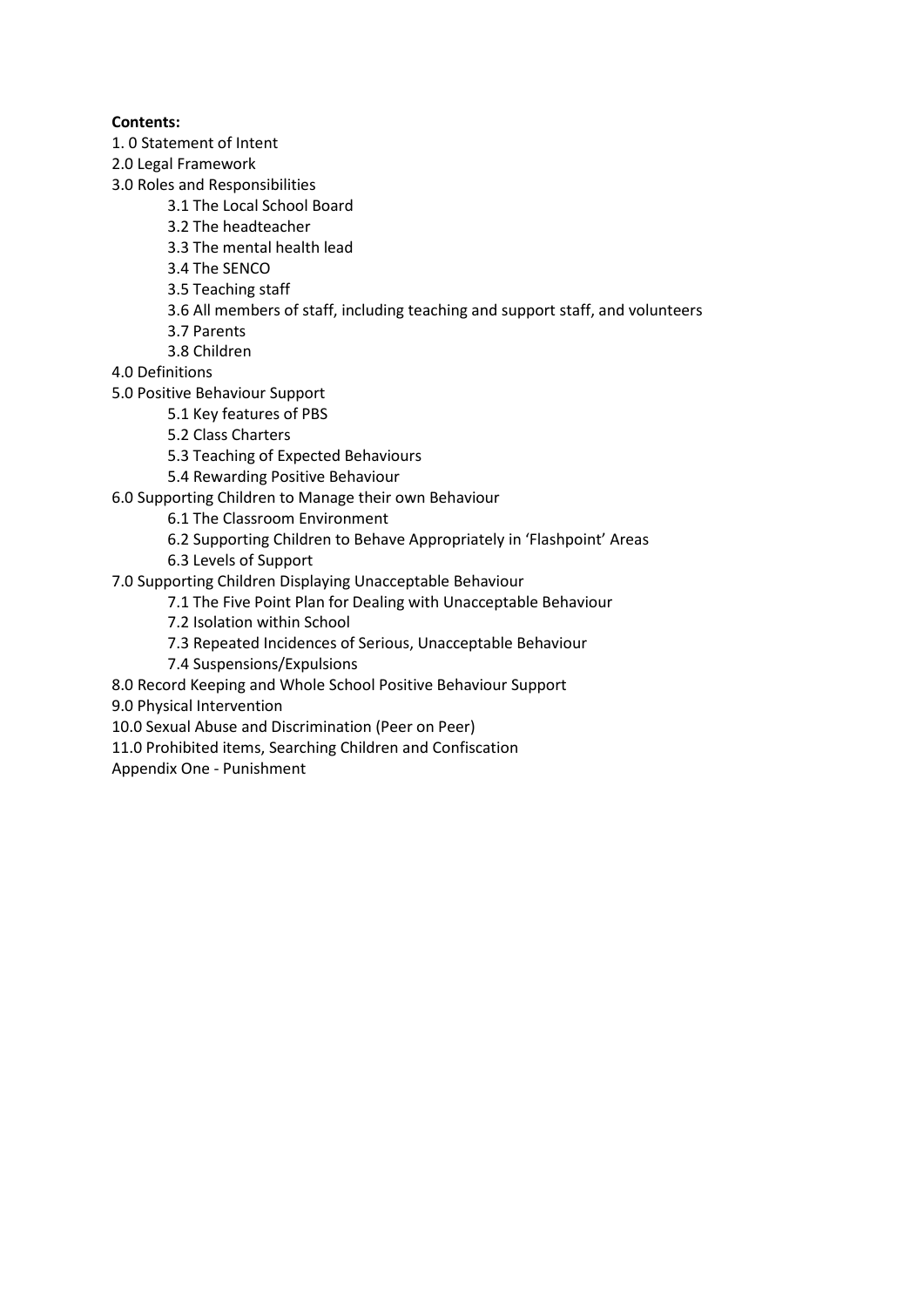# **1. 0 Statement of Intent**

At Westgarth Primary School, we believe that, in order to facilitate teaching and learning, behaviour which supports the learning environment must be demonstrated in all aspects of school life.

To this end, we follow the Positive Behaviour Support (PBS) approach. This form of Behaviour Management varies from many historical behaviour management plans in that it operates on the premise that as well as being learners of Literacy and Numeracy, children are also learners of behaviour. Under this model, it is the role of the teachers and, the rest of the school community members (parents, office staff, grounds staff, teaching assistants, dinner supervisors etc) to explicitly teach children appropriate behaviours and to set explicit behaviour expectations. The program also recognises that some children are more skilled in this area than others.

This is a whole school approach to creating a school society which encourages effective learning through the development of a positive, calm and supportive environment. We endeavour to teach the children how to behave appropriately and provide positive feedback to so that they know when they are doing well.

However, we recognise that learning appropriate social skills and socially acceptable behaviours is a process which everybody moves through at a different pace. We understand that some children will need more support than others in this process and endeavour to provide that support whilst recognising that the majority of our children are making positive behaviour choices for the majority of the time.

To recognise the positive choices made by our children, we employ a wide variety of recognition and reward strategies (both intrinsic and extrinsic).

When children make inappropriate behaviour choices, we use teaching and response techniques which support the learning journey and enable the child to make better choices in the future. These responses are graduated and move up a hierarchy, gradually providing greater support to the child in order to better manage the undesired behaviour.

The key beliefs behind Westgarth's Positive Behaviour Support policy:

- Children will not know how to behave appropriately in a specific situation unless they receive explicit teaching.
- Praise and positive support are far more effective than punishment at helping a child to modify their behaviour in the long term. (A discussion on punishment and PBS can be found in Appendix One)
- Children use their behaviour as a method of communication and for some, this communication can be impeded as a result of additional needs, mental health or other vulnerabilities.
- All members of the school community, children and adults, are entitled to the same levels of understanding, positivity and support.
- Developing the whole child enables them to take responsibility for their own behaviour by promoting self-discipline and respect for others.
- Providing a welcoming and friendly atmosphere where children will feel valued and secure will support them in making appropriate choices.
- Children make the best progress across all areas of their development when home and school work together towards the same aims.
- Children need to know when they have been successful as this develops their self-esteem: improved self-esteem leads to improved behaviour.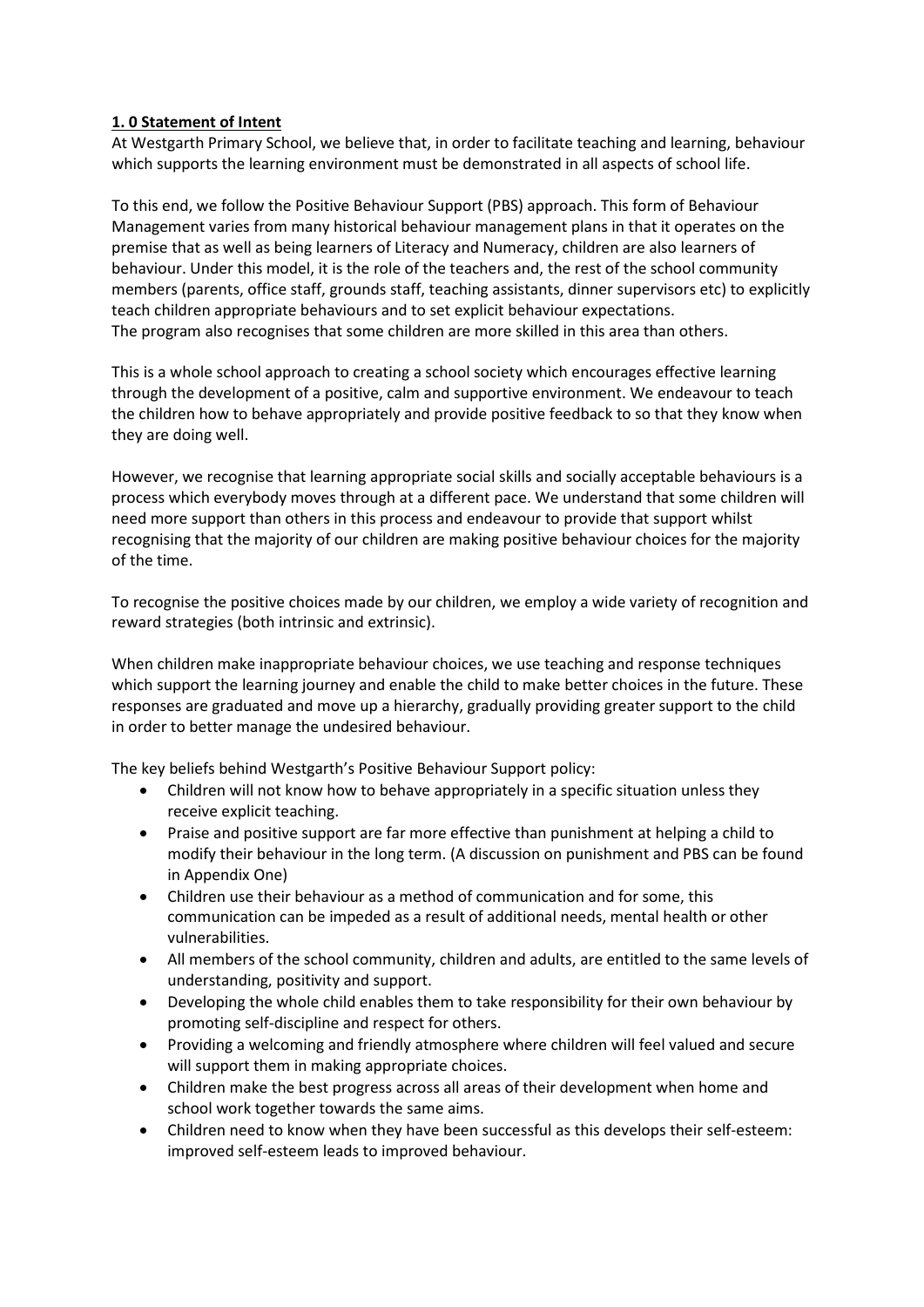- Good behaviour should be consistently and overtly noticed, promoted and rewarded by all staff members and at all times.
- Calm consistency is the key to success.

#### **2.0 Legal Framework**

This policy has due regard to all relevant legislation and statutory guidance including, but not limited to, the following: Education Act 1996 Education Act 2002 Equality Act 2010 Education and Inspections Act 2006 Health Act 2006 Voyeurism (Offences) Act 2019 The School Information (England) Regulations 2008 DfE (2016) 'Behaviour and discipline in schools' DfE (2021) 'Keeping children safe in education 2021' DfE (2021) 'Sexual violence and sexual harassment between children in schools and colleges' DfE (2018) 'Mental health and behaviour in schools' DfE (2015) 'Special educational needs and disability code of practice: 0 to 25 years' DfE (2013) 'Use of reasonable force' DfE (2018) 'Searching, screening and confiscation' This policy operates in conjunction with the following school policies: Mental Health and Well Being Policy Galileo Complaints Policy Policy of Special Educational Needs Child Protection Policy Anti-Bullying Policy

# **3.0 Roles and Responsibilities**

# **3.1 The Local School Board has overall responsibility for:**

- Ensuring that this policy does not discriminate on any grounds, including, but not limited to, age, disability, gender reassignment, gender identity, marriage and civil partnership, race, religion or belief, sex and sexual orientation.
- Promoting a whole-school culture of calm, dignity and structure.
- Handling complaints regarding this policy, as outlined in the school's Complaints Procedures Policy.
- The chair of the Local School Board is Ruth Bolton.

# **3.2 The headteacher is responsible for:**

- The monitoring and implementation of this policy and of the behaviour procedures at the school. This includes the policy's effectiveness in addressing any SEMH-related drivers of difficulties with behaviour.
- Establishing the standard of behaviour expected by children at the school.
- The day-to-day implementation of this policy.
- Publishing this policy and making it available to staff, parents and children at least once a year.
- Reporting to the Local School Board on the implementation of this policy, including its effectiveness in addressing any SEMH-related issues that could be driving difficulties with behaviour.
- The headteacher is Jackie Woodhead.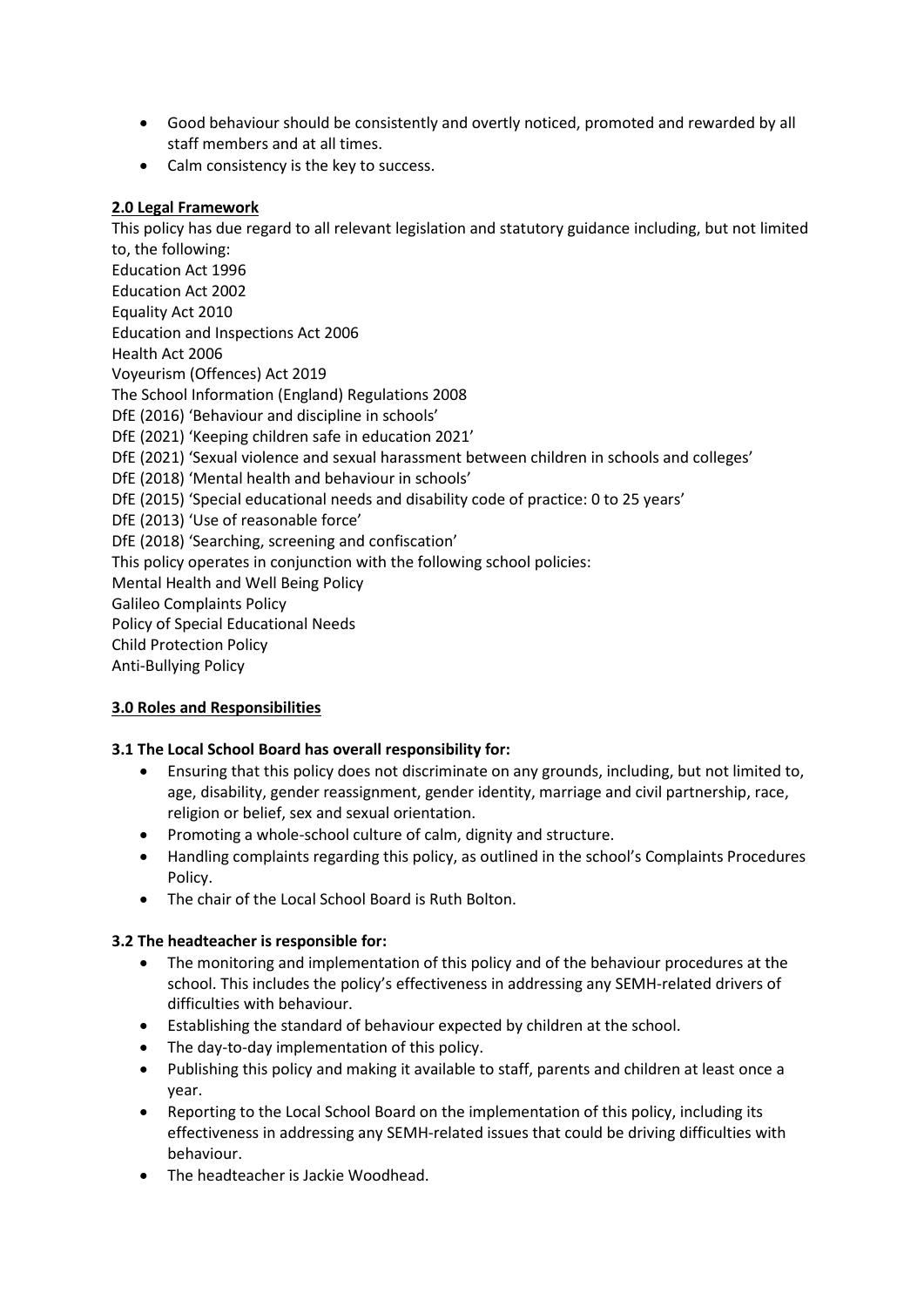# **3.3 The mental health lead is responsible for:**

- Overseeing the whole-school approach to mental health, including how this is reflected in this policy, how staff are supported with managing children with SEMH-related behavioural difficulties, and how the school engages children and parents with regards to the behaviour of children with SEMH difficulties.
- Supporting behaviour management in line with the Social, Emotional and Mental Health (SEMH) needs of the school.
- The mental health lead is Emma Spinks.

# **3.4 The SENCO is responsible for:**

- Collaborating with the governing board, headteacher and the mental health lead, as part of the SLT, to determine the strategic development of behavioural and SEMH policies and provisions in the school.
- Undertaking day-to-day responsibilities for the successful operation of the behavioural and SEMH policies to support children with SEND, in line with the school's Special Educational Needs and Disabilities (SEND) Policy.
- Supporting teachers in the further assessment of a pupil's strengths and areas for improvement and advising on the effective implementation of support.
- The SENCO is Nicky Deluce.

# **3.5 Teaching staff are responsible for:**

- Planning and reviewing support for children with behavioural difficulties in collaboration with parents, the SENCO and, where appropriate, the children themselves.
- Planning lessons to address potential areas of difficulty to ensure that there are no barriers to every pupil achieving their full potential, and that every pupil with behavioural difficulties will be able to study the full national curriculum.
- Being responsible and accountable for the progress and development of the children in their class.
- Providing full access to a suitable curriculum to all children.

# **3.6 All members of staff, including teaching and support staff, and volunteers are responsible for:**

- Adhering to this policy.
- Supporting the children to adhere to this policy.
- Promoting a supportive and high-quality learning environment.
- Modelling high levels of behaviour.
- Being aware of the signs of behavioural difficulties.
- Setting high expectations for every pupil.
- Being aware of the needs, outcomes sought, and support provided to any children with specific needs.
- Ensuring that class teachers and senior leaders are aware of any changes or concerns regarding the children.

# **3.7 Parents are responsible for:**

- Supporting their child in adhering to the school rules.
- Helping their child to develop their behaviour management skills
- Informing the school of any changes in circumstances which may affect their child's behaviour.

#### **3.8 Children are responsible for:**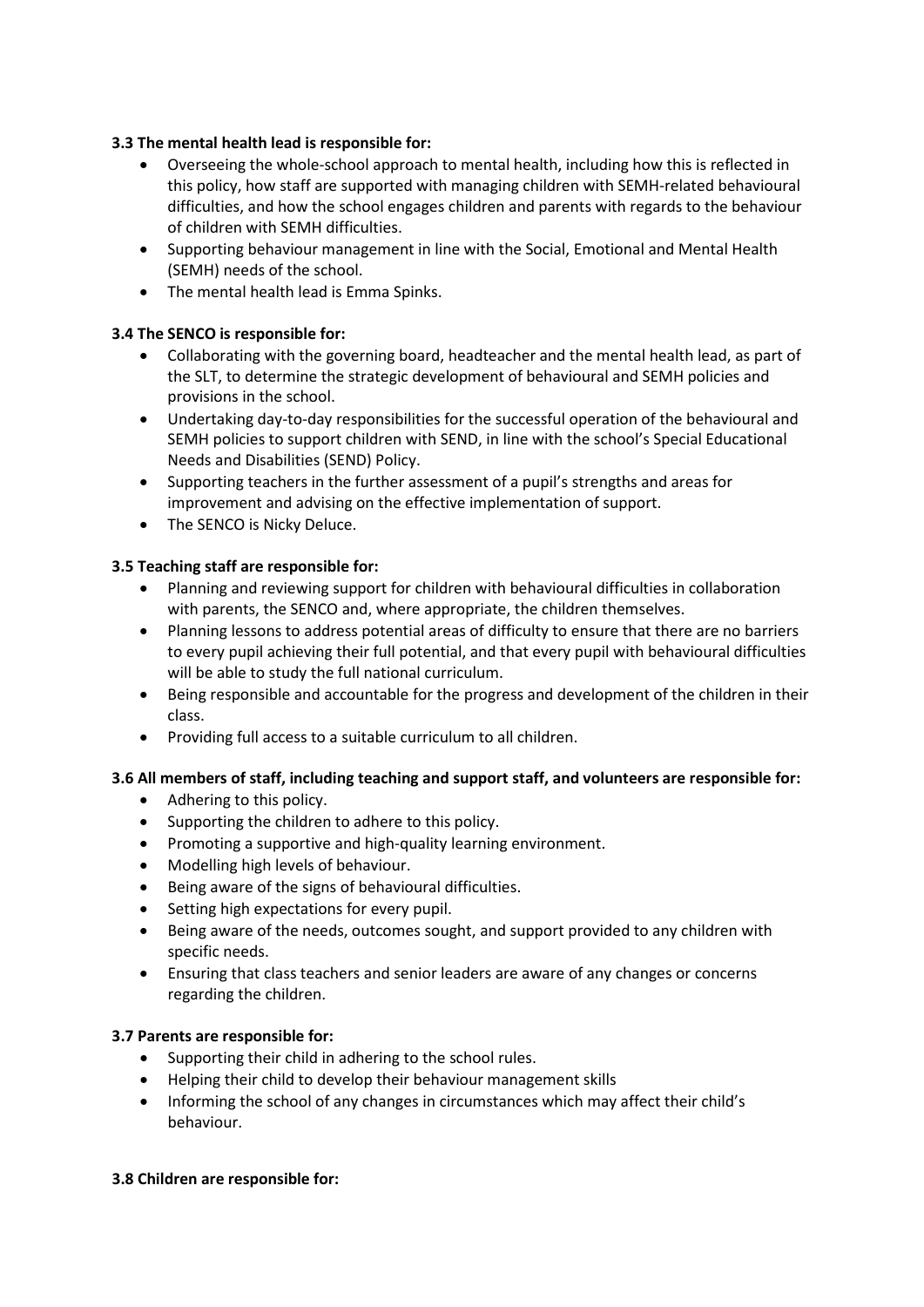- Respecting other people, their ideas and opinions and their right to learn.
- Following instructions from adults.
- Working hard.
- Keeping themselves, and those around them, safe.

# **4.0 Definitions**

For the purposes of this policy, the school defines "serious unacceptable behaviour" as any behaviour which may cause harm to oneself or others, damage the reputation of the school within the wider community, and/or any illegal behaviour. This includes, but is not limited to, the following:

- Discrimination not giving equal respect to an individual on the basis of age, disability, gender identity, marriage and civil partnership, pregnancy and maternity, race, religion or belief, sex, and sexual orientation
- Harassment behaviour towards others which is unwanted, offensive and affects the dignity of the individual or group of individuals
- Vexatious behaviour deliberately acting in a manner so as to cause annoyance or irritation
- Bullying a type of harassment which involves personal abuse or persistent actions which humiliate, intimidate, frighten or demean the individual being bullied
- Cyberbullying the use of electronic communication to bully a person, typically by sending messages of an intimidating or threatening nature
- Possession of legal or illegal drugs, alcohol or tobacco
- Possession of banned items
- Truancy and running away from school
- Refusing to comply with disciplinary sanctions
- Theft
- Verbal abuse, including swearing, racist remarks and threatening language
- Fighting and aggression (non-age appropriate)
- Persistent disobedience or destructive behaviour
- Extreme behaviour, such as violence and serious vandalism
- Any behaviour that threatens safety or presents a serious danger
- Any behaviour that seriously inhibits the learning of children
- Any behaviour that requires the immediate attention of a staff member

#### **5.0 Positive Behaviour Support**

At Westgarth, we follow a school-wide positive behaviour support (PBS) approach to developing behaviour. PBS recognises that children need to be taught how to behave in any given situation and that they learn new skills better when they are encouraged and when they receive positive feedback and consequences.

We also recognise that those who struggle to develop these skills often do so because of additional needs or vulnerabilities. Where vulnerable pupils or groups are identified, provision will be made to support any Special Educational Needs and promote their positive mental health. The school's Mental Health and Special Educational Needs (SEN) policies outline the specific procedures that will be used to support these pupils, in addition to the support offered through this policy.

#### **5.1 Key features of PBS**

In order to successfully utilise PBS in school, we:

• Share a common philosophy and purpose which recognises that appropriate behaviour must be explicitly taught, much like academic learning.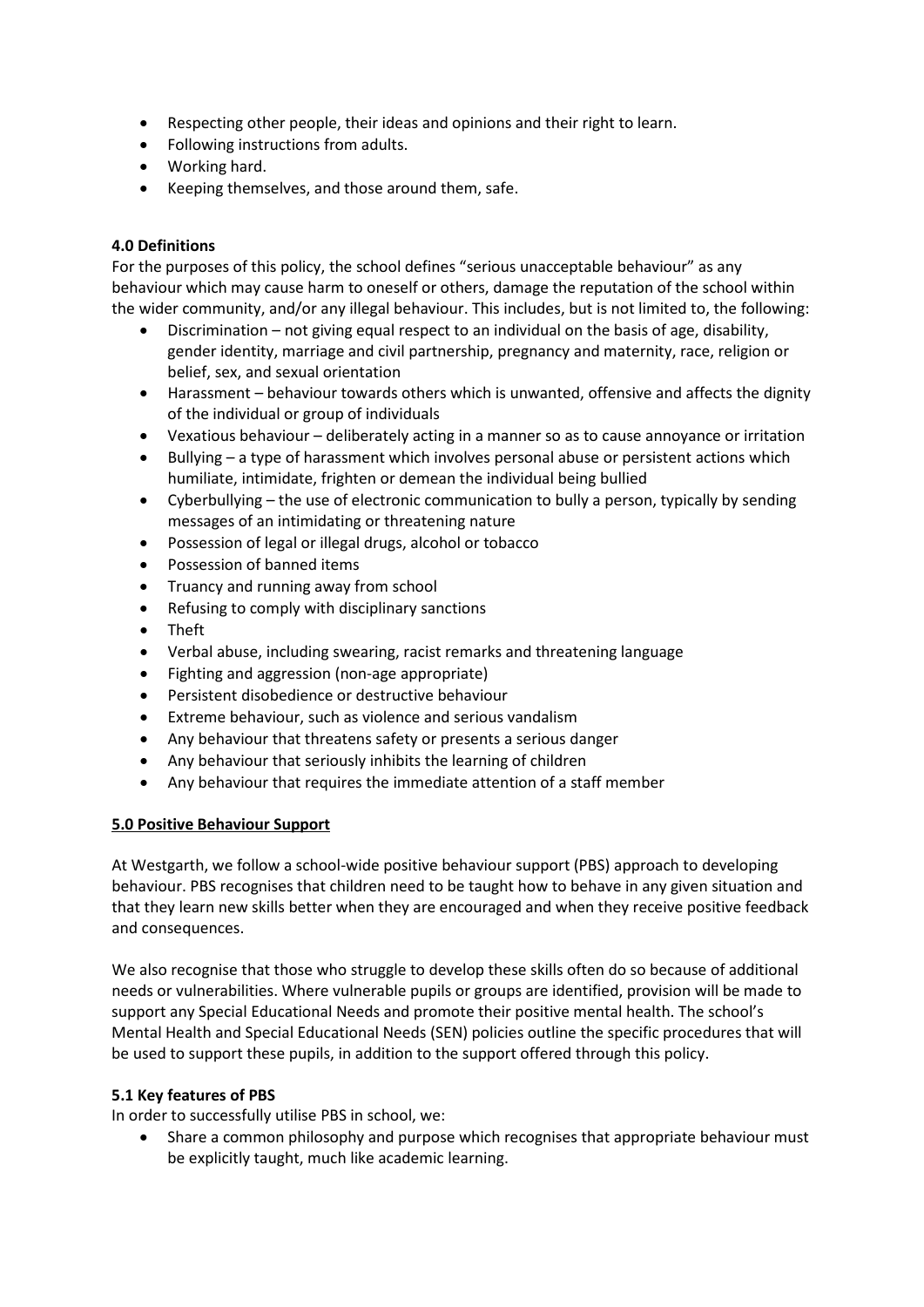- Offer school-wide support from a leadership level. The school leadership team reviews and monitors behaviour in school, creating action plans as appropriate.
- Have a clearly defined a set of behavioural expectations which apply at all times. These are clear, positively stated and are displayed all around the school.
- Are directed in all that we do by our four Curriculum Drivers: Respect; Global Care; Independence and Resilience.
- Have established procedures for teaching and practising expected behaviours. Behavioural expectations are taught to all children by all staff.
- Have developed school-wide systems which acknowledge expected behaviour and promote commitment from all members of the school community.
- Ensured that our staff are confident and competent at using effective and positive classroom practices.
- Have developed graduated response to supporting positive behaviour choices.

We need to state 3 to 5 positive behaviour expectation which apply to all children, in all settings and at all time. We would then display these around the school. For example:

At Westgarth, we respect other people, their ideas and opinions and their right to learn. We follow instructions from adults and always work hard. We keep ourselves, and those around us, safe

| <b>Westgarth Primary School Positive Behaviour Expectations</b> |                                       |                                                           |                                                  |                                              |                                                  |                                                |
|-----------------------------------------------------------------|---------------------------------------|-----------------------------------------------------------|--------------------------------------------------|----------------------------------------------|--------------------------------------------------|------------------------------------------------|
| When we<br>are<br>learning,<br>we:                              | Listen to<br>others                   | Let others<br>learn                                       | Do our best                                      | Join in                                      | Cooperate<br>with others                         |                                                |
| When we<br>are playing,<br>we:                                  | Share the<br>space                    | Look after<br>the<br>equipment<br>and the<br>grounds      | Tidy up<br>after<br>ourselves                    | Take care<br>of<br>ourselves<br>and others   |                                                  |                                                |
| When we<br>are outside<br>of school,<br>we:                     | Represent<br>the school<br>with pride | Take care<br>on the<br>roads                              | Respect the<br>local<br>community                | Be a<br>positive<br>role model<br>for others | Use good<br>manners                              |                                                |
| When we<br>are using<br>ICT, we:                                | Make<br>positive<br>contributio<br>ns | Make sure<br>we have<br>permission<br>to share or<br>post | Follow the<br>school<br>acceptable<br>use policy | Protect our<br>own<br>privacy                | Use the<br>internet as<br>a learning<br>resource | Report<br>unacceptab<br>le online<br>behaviour |
| In the lunch<br>hall:                                           | We stay in<br>our seats               | We use<br>inside<br>voices                                | We keep<br>the area<br>around us<br>clean        |                                              |                                                  |                                                |
| At all times,<br>we:                                            | Encourage<br>and<br>support<br>others | Ask for help<br>if we need<br>it                          | Use an<br>appropriate<br>speaking<br>volume      | Follow<br>instructions<br>from adults        |                                                  |                                                |

#### **5.2 Class Charters**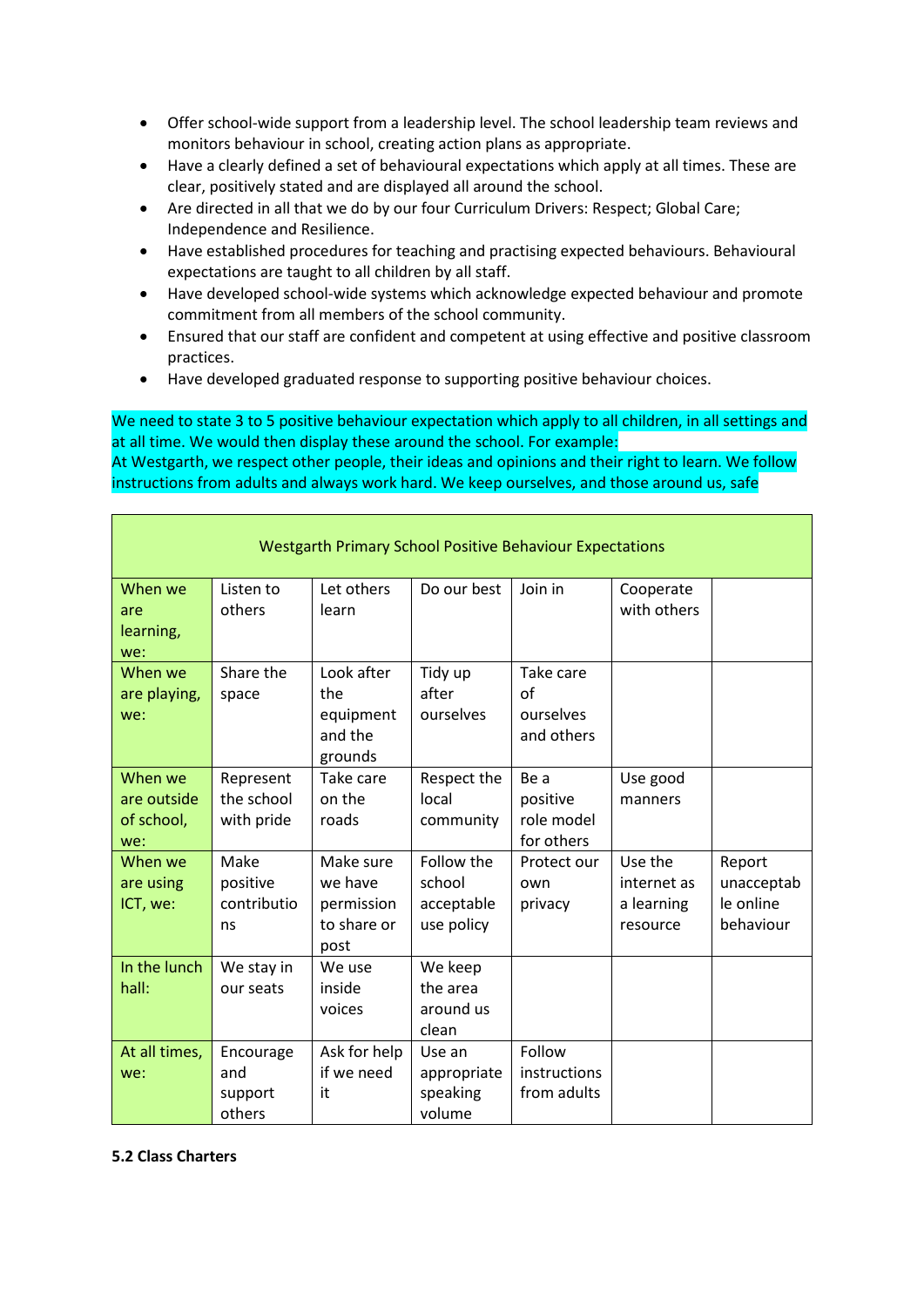In addition to this behaviour matrix, every class sets their own Class Charter during their July transition period. The class teachers work with their class in developing a Charter which sets out the precise expectations for every person in the class group. This class charter is displayed in the classroom for the whole year.

# **5.3 Teaching of Expected Behaviours**

Children need to be taught how to behave in an appropriate manner as direct teaching on behaviour expectations facilitates good decision making. At Westgarth, this direct teaching follows the structure below:

- Introduce the expectation and provide a rationale. Take care not to overload the children with many different expectations at a time. One a week is sufficient.
- Provide clear examples of appropriate behaviour and, if appropriate, explicitly model the behaviour.
- If appropriate, the children could be given the time to role-play the behaviours with opportunity for feedback.
- Take every opportunity to cue, prompt, notice and reward good behaviour both inside and outside the classroom. For example, "When you are having your lunch, remember the (Example: "Remember when you are in the dinner hall, you need to stay in your seats, use your inside voices and keep the area around you clean.")

#### **5.4 Rewarding Positive Behaviour**

A key feature of using Positive Behaviour Support in school is that children receive positive acknowledgement for appropriate behaviours. All school staff can play a role in "catching" a student doing the right thing and formally acknowledge it.

| Instant, verbal praise.                         | Can be given out by any adult (or child!) in    |
|-------------------------------------------------|-------------------------------------------------|
|                                                 | school. Should be used liberally and within     |
|                                                 | teaching points in class. 'Wow, look how well   |
|                                                 | John is sitting. Well done, John.'              |
| Instant recognition with a word and an action.  | Can be given out by any adult in school. Could  |
|                                                 | be a fist bump or a high five etc, Useful for   |
|                                                 | children who find direct/public praise          |
|                                                 | uncomfortable.                                  |
| Instant recognition with a sticker, pre-printed | As well as being given out for good academic    |
| card or certificate                             | standards, stickers can also be used to reward  |
|                                                 | behaviour, in and out of the classroom.         |
| Instant recognition with a Table/Group Point    | Rewarding individual behaviour in a way which   |
|                                                 | benefits others in the class can be hugely      |
|                                                 | motivating and boost self-esteem. It also       |
|                                                 | encourages a sense of community and             |
|                                                 | corporate responsibility. The table/group       |
|                                                 | competition can last any amount of time from a  |
|                                                 | session to a half term and the winning group    |
|                                                 | can get something simple but valued such as     |
|                                                 | five minutes extra playtime.                    |
| Instant recognition with a Class Point          | Can be given out by any adult in school and are |
|                                                 | designed to be used by people other than the    |
|                                                 | class teacher for positive behaviour around the |
|                                                 | school. Class points are collected by the class |
|                                                 | over the course of the week and the winning     |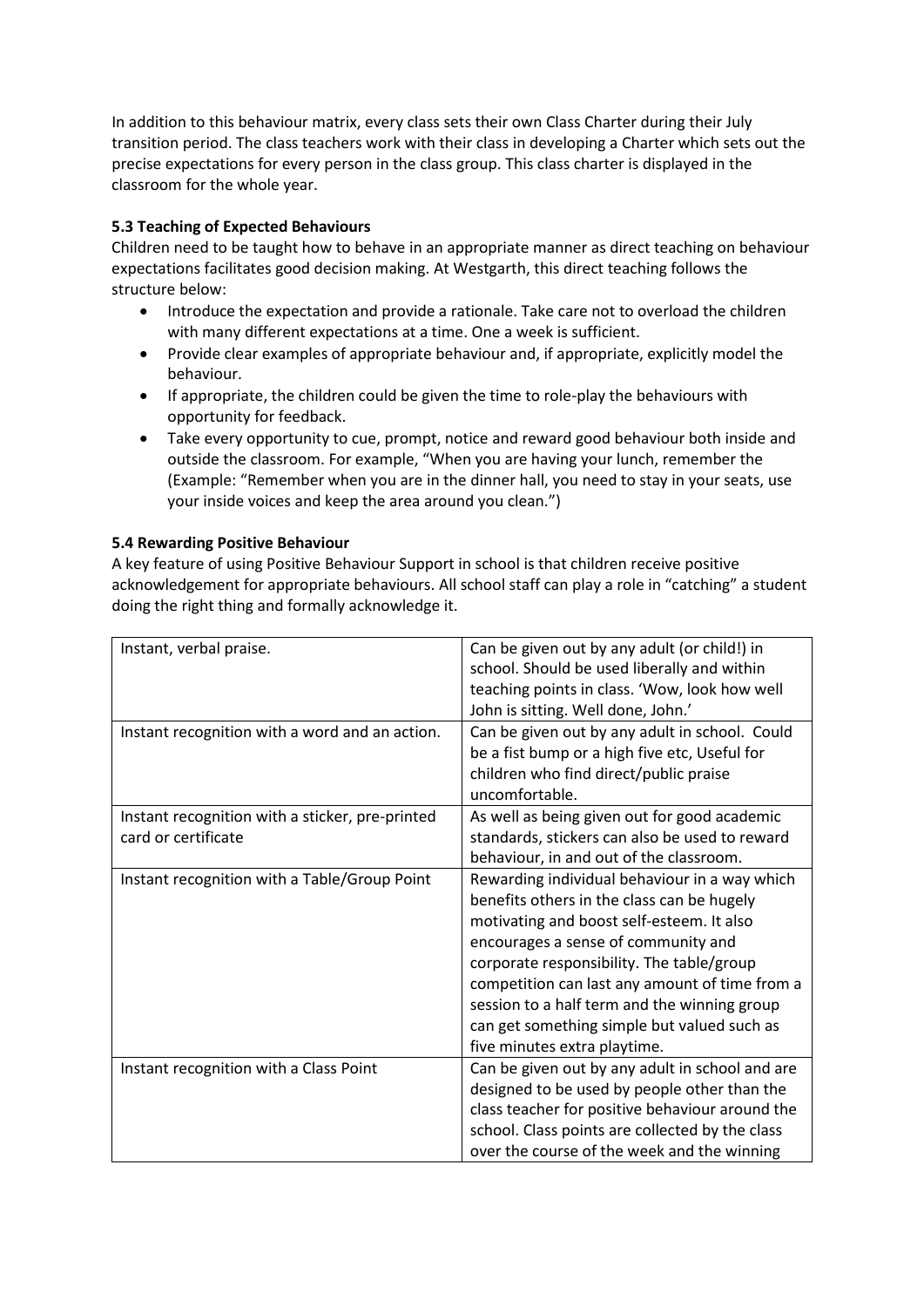|                                               | class is announced in Friday's assembly. They      |
|-----------------------------------------------|----------------------------------------------------|
|                                               | are presented with a trophy (KS1 and KS2).         |
| Delayed recognition by being asked to go and  | This is often used to celebrate good work, but     |
| speak to another adult for additional praise  | could equally be used for positive behaviour       |
|                                               | choices. In that case, the adult arrange the visit |
|                                               | should explain the circumstances to the            |
|                                               | receiving adult.                                   |
| Delayed recognition with a Praise Card sent   | Pre-printed praise cards which just say            |
| home                                          | something like, 'You have been a star today!'      |
|                                               | can be given out to talk home.                     |
| Delayed recognition with an award in Friday's | In Friday's assembly, two children from each       |
| assembly                                      | class are selected to receive an award because     |
|                                               | they have demonstrated positive behaviour in       |
|                                               | one of our Curriculum Drivers: Respect,            |
|                                               | Resilience, Independence or Global Care.           |

# **6.0 Supporting Children to Manage their own Behaviour**

Positive Behaviour Support relies on children being increasingly able to manage their own behaviour and make appropriate decisions. To be able to do this, we need to teach them what to do when they are starting to feel like the situation is slipping out of control.

A major part of being able to manage your own behaviour is down to having an opportunity to calm down and take stock. To this end, children are taught how to regain control of their emotions and managing this is a major part of a successfully running classroom.

All classes (and the outdoor play areas) have a Take a Break zone which, when used calmly, consistently, and respectfully, helps children develop self-control while keeping the classroom calm, safe, and an orderly learning environment. Having the Take a Break zone in the classroom, provides space and time to a child, but allows them to still feel part of the group. All staff endeavour to ensure that the Take a Break zone is a positive resource, which does not suffer from the negative associations of 'naughty steps' or 'Time Out' corners.

Teachers explicitly teach the children how to 'Take a Break' early in the school year. The teaching covers:

- How to tell when you need to Take a Break.
- To go to the area promptly, quickly, and calmly.
- What to do whilst you are there, how to regain focus and control
- When to come back from break (the ultimate goal is for the children to know when they're calm and ready to return, but it may be that they are not ready for the responsibility, and so the teacher would then make the decisions themselves).
- How to come back to rejoin the class.
- How to support a peer Taking a Break by leaving them alone, going on with classroom activity as usual, and quietly welcoming them back afterwards.
- That an adult may intervene when they can see that a child needs to Take a Break if they haven't spotted it themselves.
- How unhelpful it would be for children to misuse the Take a Break routines.

# **6.1 The Classroom Environment**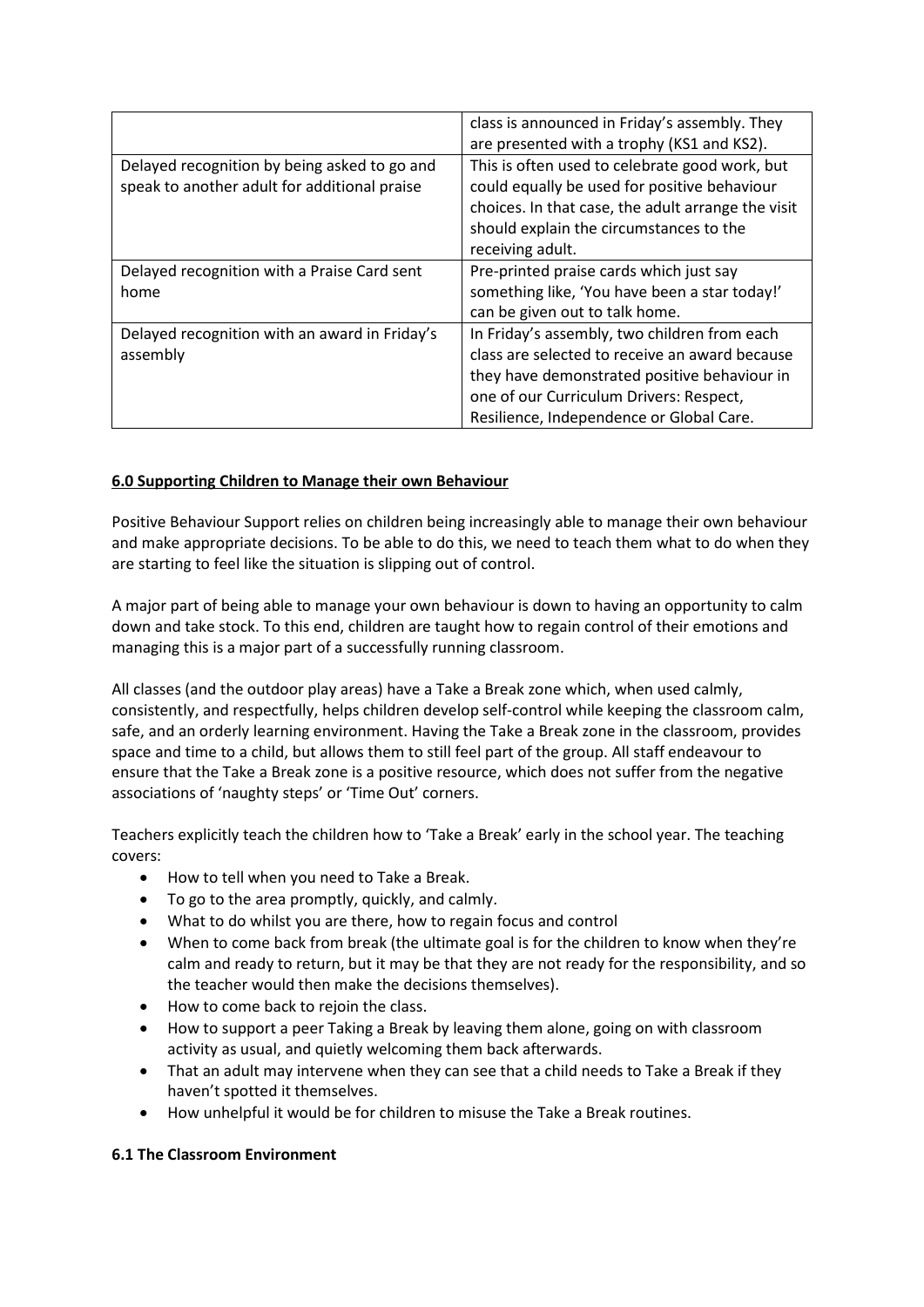Westgarth Primary School understands that a well-structured classroom environment is paramount to preventing poor behaviour. This includes having bright, welcoming, well-appointed and childfriendly spaces within our school buildings, with stimulating, safe and exciting grounds around them.

Teachers employ strategic seating arrangements to support good learning in class. Examples of this could be:

- seating those who have additional sensory needs closest to the front of the class
- seating those who find it difficult to work together away from each other
- ensuring the teacher can see children' faces, that children can see one another, and that they can see the board
- ensuring that teacher can move around the room so that learning can be supported effectively

# **6.2 Supporting Children to Behave Appropriately in 'Flashpoint' Areas**

Children can find making good behaviour choices in non-classroom settings so much more challenging than in the classroom, even when behaviour expectations are clear. Identifying these areas and investigating how children could be better supported at those times and in those places will support children in managing their own behaviour better. It could be that even more teaching could be done regarding the desired behaviours in non-classroom settings.

# **6.3 Levels of Support**

At Westgarth Primary School, we used a tiered intervention framework for all children.

- Universal Support (Tier 1) which provides support for all students and staff and across all settings. It is effective for over 80% of students.
- Additional Support (Tier 2) which provides additional, tailored provision for children who require a higher level of support. Additional targeted support is aimed at 12-15% of children.
- Specialised Support (Tier 3): which provides specialised, individualised provision for students with high needs. This applies to around 4-5% of children.

# **7.0 Supporting Children Displaying Unacceptable Behaviour**

Instances of unacceptable behaviour are taken seriously and dealt with immediately by intervening in a manner which supports the child in learning how to adjust their behaviour into something more positive. When managing unacceptable behaviour, staff remember that children:

- will not behave 'appropriately' in a setting if they have not been taught how to
- sometimes need reminders about expectations and rules
- all learn at a different rate and some need more support and reminders than others
- may have additional needs (special educational, emotional, social or mental health) which will all impact on their behaviour
- are affected by the day they are living and the circumstances of their classroom, home and family
- staff in school should use the 'ABC' approach when investigating inappropriate behaviour. See section 8.0 'Record Keeping and Whole School Positive Behaviour Support' for more information.

# **7.1 The Five Point Plan for Dealing with Unacceptable Behaviour**

The Positive Behaviour Support for dealing with unacceptable behaviour at Westgarth can be summarised as follows: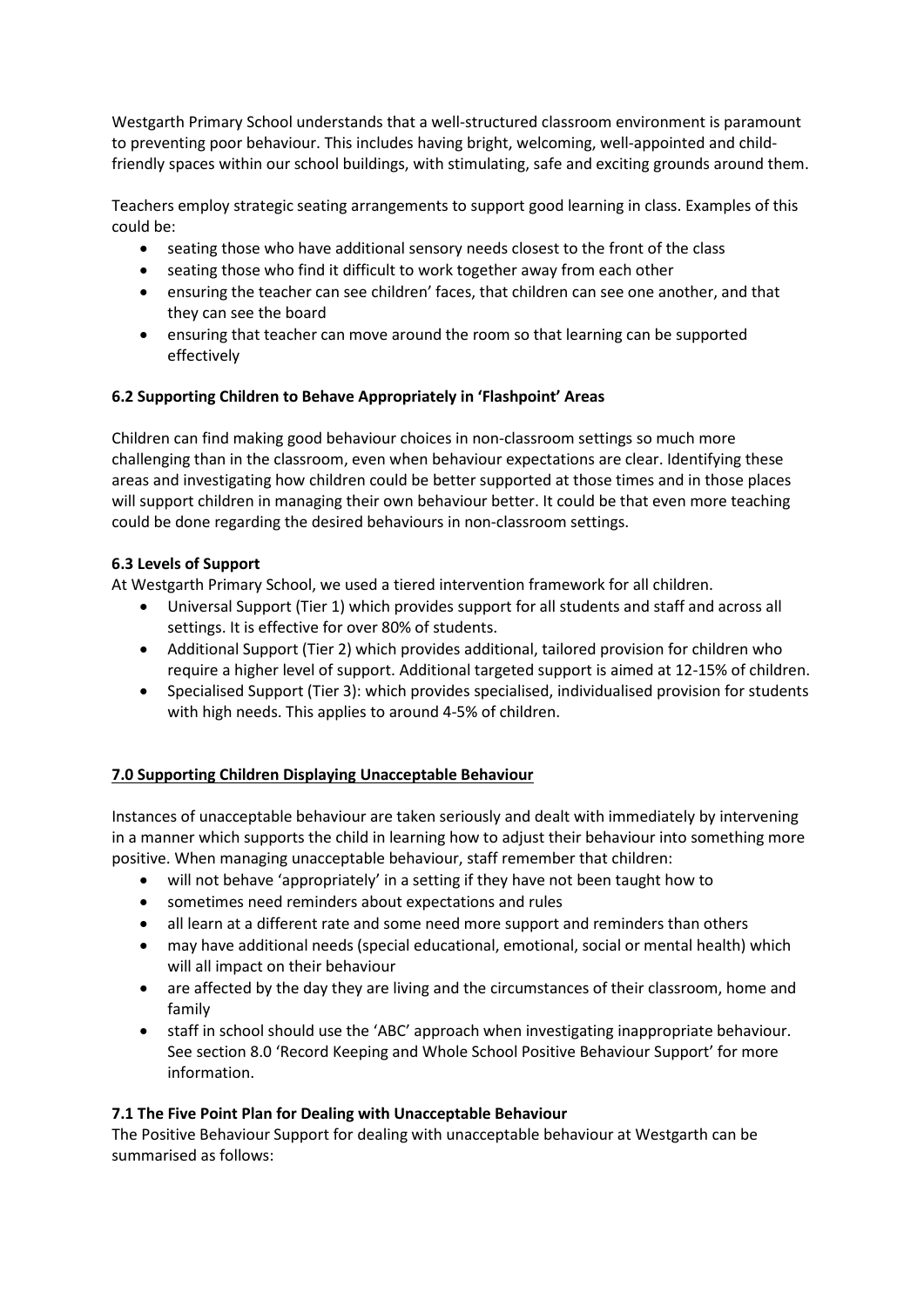- 1. Tactical ignoring, redirecting and/or additional guidance. This would involve walking close to the child, giving them a 'look', pointing out the desired behaviour in another child, supporting them in their task, clarifying their understanding, providing a resource, check for barriers to acquiescing etc.
- 2. Clearly restating the desired behaviour, or redirecting the child to what you would like them to be doing.
- 3. Repeat Stage 2, but this time with the addition of a period of internal isolation as a consequence of the wrong choice being made.
- 4. If there are continued examples of unacceptable behaviour in the period of internal isolation, then Stage 2 is repeated, but this time with a period of isolation outside the classroom. This may be in another classroom, or to a senior member of staff. The child should be accompanied to this new venue.
- 5. The child can return to their classroom/place once they are displaying the desired behaviour or they have calmed down.

These five points would remain the same whether the behaviour was in the classroom, the hall or on the playground etc. They also remain the same regardless of the job description of the adult in school.

# **7.2 Isolation within School**

Considerations to note regarding isolation:

- Before being isolated, the child must know why it is happening, and what the requested alternative behaviour was.
- The purpose of isolation is for the child to have the opportunity to calm down. No attempts at discussing the incident should be made at that point.
- That discussion can happen at the end if the isolation and must include a teaching point for the next time the child is in that situation.
- Isolation can be with the teacher, i.e 'Come and sit by me'. This is especially important with Foundation Stage children, those with low self-esteem or those with attachment difficulties.
- If the unacceptable behaviour is of an initial high level i.e. violent, then the adult managing the behaviour may decide go straight to an isolation outside the classroom.
- Isolations are away from their peer group, a child should never be isolated on their own.

If a child refuses to cooperate with a request for isolation there are a number of different strategies which could be employed:

- If the child is not disrupting the learning of others, continue to ignore that child until they are calm enough to cooperate.
- Change of face the same request from another member of staff may work.
- Remove the peer group away from the child instead of the child from the peer group.
- If the child is physically endangering themselves or another, then they can be physically restrained or removed to a place of safety by a staff member. Please see section 9.0 'Physical Intervention' on the use of force in school.

After a child has been isolated the following questions should be asked:

- What learning can we take from the incident? Are there ways that we can adjust the routines of the classroom to make this less likely to reoccur?
- Does the child/class group need more teaching on that point?
- Would the child benefit from a Behaviour Support Plan which would outline their difficulties and what works well for them?
- Is the incident significant or regular enough that leadership need to be alerted? This would be done via CPOMS.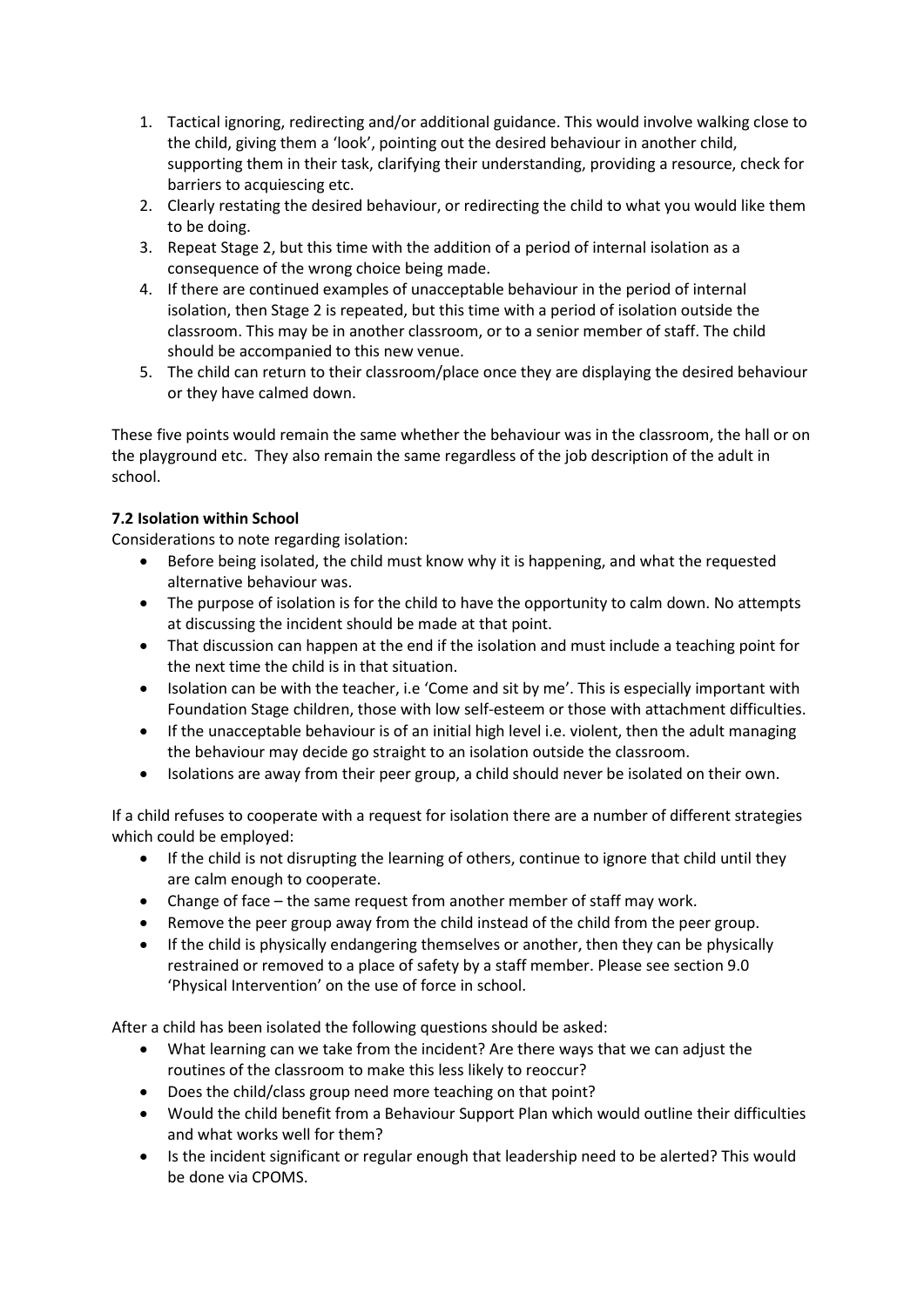- Is the incident significant or regular enough that parents need to be informed? Or is it an incident which parents can support school with? This information should be shared as soon as possible through a telephone call or face to face.
- Do the staff working with this child need more support? If so, then the SenCo/leadership team should be approached verbally, backed up through CPOMS.

#### **7.3 Repeated Incidences of Serious, Unacceptable Behaviour**

Following repeated incidents of unacceptable behaviour, the following is considered:

- Does the child require more support from school in order to manage their behaviour more effectively?
- Would the child benefit from a reduced or adapted timetable?
- Can trigger points be removed/better managed?
- Does the child require more support from outside agencies in order to manage their behaviour more effectively?
- Would the child benefit if the LEA was approached regarding Top Up High Needs Funding?
- Any changes to the support offered to the child in school will be recorded in a school Additional Needs Plan, jointly written by the class teacher and SenCo.

#### **7.4 Suspensions/Expulsions**

In addition to the above considerations, repeated incidences of unacceptable behaviour lead the headteacher to consider whether the pupil should have an internal suspension within school, or to be suspended from school for a fixed term. If a suspension is deemed appropriate, then the headteacher determines its length and timing.

Following further incidents of unacceptable behaviour, the headteacher will then consider whether the pupil should be permanently expelled from school.

Any decision made to suspend or expel a pupil must:

- not discriminate on any grounds, as per the Equality Act 2010.
- be reasonable
- consider the pupil's age, religious requirements, SEMH needs, any SEN, and all other relevant information

Any violent or threatening behaviour will not be tolerated by the school and may result in a suspension in the first instance. It is at the discretion of the headteacher as to what behaviour leads to a suspension/expulsion.

#### **8.0 Record Keeping and Whole School Positive Behaviour Support**

Teaching staff need to ensure that they are making efficient and effective use of CPOMS in order to record issues around behaviour. Recording information in this way allows class teachers and senior leaders to analyse patterns regarding children, locations, times and behaviours and identify where there is a need for extra intervention for the children or additional training for the staff.

When recording information regarding children and their behaviour on CPOMS, staff should take care to try and identify the ABCs of the situation as this will help clarify what communication the child was attempting with their behaviour.

#### A – Antecedents

Antecedents are all the things that happen in the lead up to a behaviour. They could be slow release things like tiredness or hunger, which may increase the likelihood of a particular behaviour or snap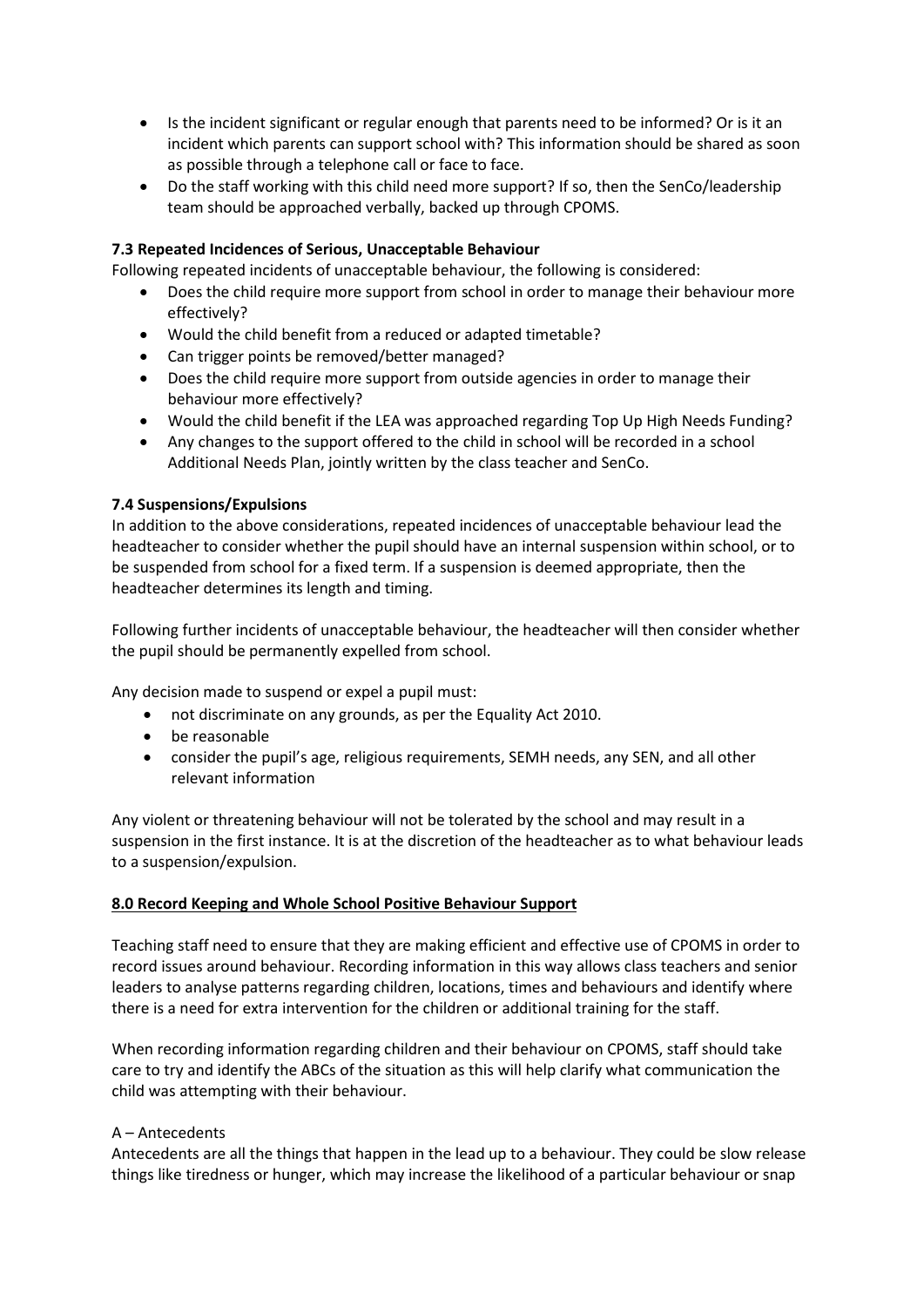'triggers' like being asked to do something the child doesn't want to do, which directly cause the behaviour. There is rarely only one antecedent for a behaviour, and it is often challenging to identify them all.

#### B – Behaviour

The behaviour is what happened as a result of the antecedent. When recording behaviours, it is important to be clear and precise and consider:

- What exactly happened?
- What did the child say or do?
- For how long was the behaviour experienced?
- How intense was it?

It is a good idea to also note further antecedents which may have occurred and prolonged or reinforced the behaviour.

#### C – Consequence

The consequence is what happens as a result of the child's behaviour. It may be what someone does as a reaction, such as giving attention or an object. It could also be what the child gains out of the behaviour such as escaping from an activity or situation, or getting sensory stimulation.

Consequences, as in what a child will gain from a situation, can be classified as:

- social attention
- tangible gain (an object)
- escape from a situation the child is finding difficult
- sensory it feels, smells, sounds (etc.) pleasing

The ABC model allows adults to note what the child is finding difficult, how they are reacting to this and how this behaviour helps them in their struggle. An intervention can then be planned which enables the child's needs to be met in other, more socially appropriate, ways.

#### **9.0 Physical Intervention**

School staff have the legal right to use reasonable force to prevent children from:

- injuring themselves or others
- damaging school property
- committing an offence

Staff members use their professional judgement to decide whether physical intervention is necessary.

Physical restraint is:

- only used when it is in the best interests on the child being restrained
- reasonable and proportionate
- maintained for the shortest amount of time possible
- used as a last resort

Wherever possible, staff ensure that a second member of staff is present to support/witness the physical intervention used.

After an instance of physical intervention:

- the child is supported in their emotional recovery by a member of staff not involved in the restraint
- a member of the Leadership Team is immediately notified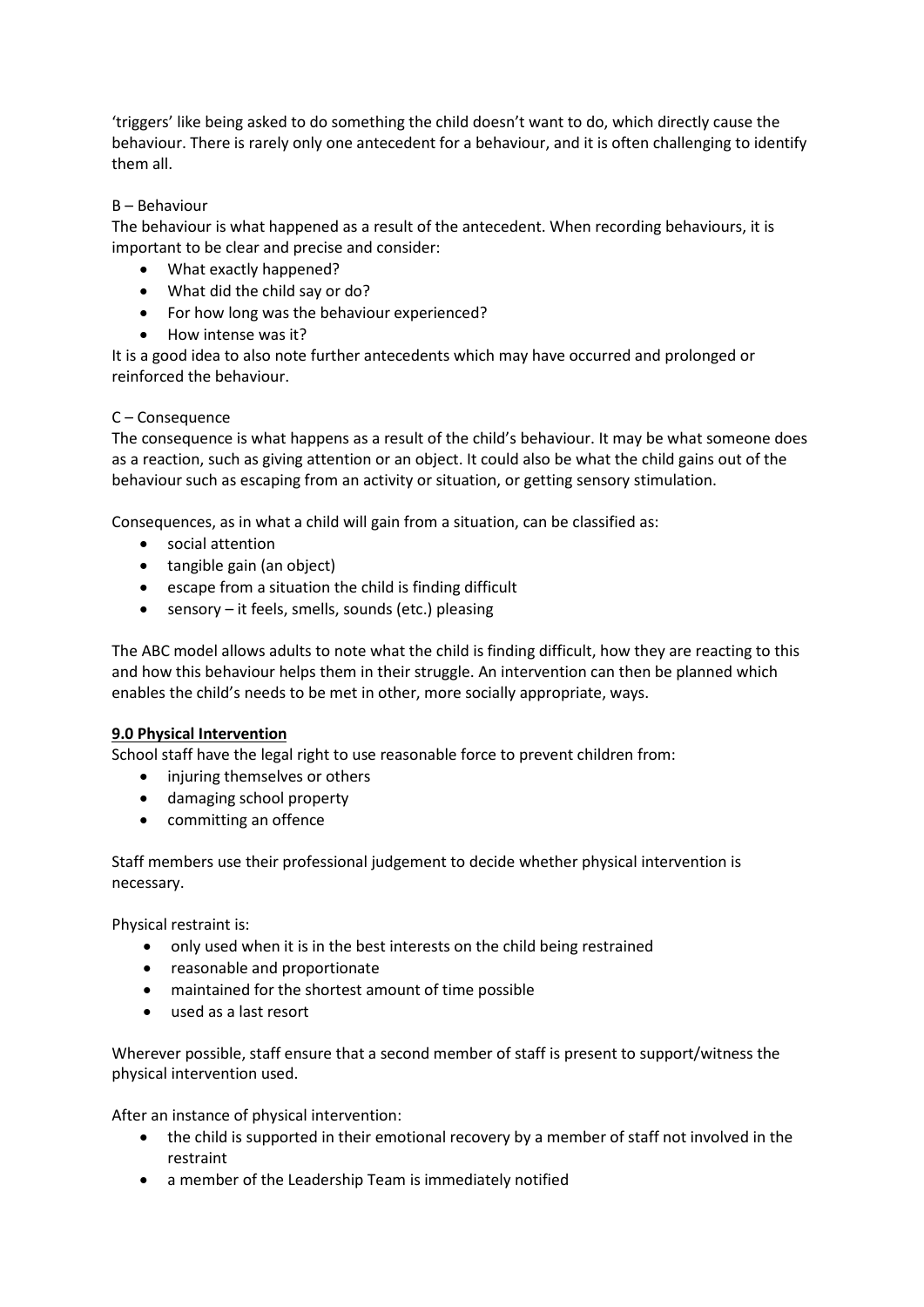- parents are notified either by telephone or face to face at the end of the day (decision made by SLT)
- a Positive Handling report is completed by the staff involved in the restraint and uploaded onto CPOMS
- discussions will take place between the headteacher, SenCo, class teacher and parents as to whether a Positive Handling Plan should be drawn up for the child
- discussions will take place between the headteacher, SenCo, class teacher and parents as to whether the child's Additional Needs Plan should be amended (or written, if one does not exist)

When using reasonable force in response to risks presented by incidents involving children with SEN or medical conditions, the school recognise and consider the vulnerability of these groups.

#### **10.0 Sexual Abuse and Discrimination (Peer on Peer)**

Westgarth Primary School prohibits all forms of sexual abuse and discrimination, including:

- sexual harassment
- gender-based bullying
- sexual violence.

At Westgarth Primary School, we believe that peer on peer abuse is abuse and should never be tolerated or passed off as "banter", "part of growing up", "just having a laugh" or "boys being boys". Different gender issues can be prevalent when dealing with peer-on-peer abuse. This could for example include girls being sexually touched/assaulted or boys being subject to initiation-type violence.

We recognise that:

- children who are abused or neglected may find it difficult to develop a sense of self-worth and to view the world in a positive way
- whilst at school, the behaviour of these children may be challenging
- some children who have experienced abuse may harm others

We will always:

- take a considered and sensitive approach in order that we can support all of our pupils
- ensure the child's wishes and feelings are taken into account when determining what action to take and what services to provide
- allow children to express their views and give feedback
- operate with the best interests of the child at their heart

Any form of abuse or harmful behaviour is immediately reported to a member of the SLT to be dealt with immediately and consistently in line with this School Wide Positive Behaviour Policy. To reduce the extent of harm to the child, full consideration is given to the impact on that individual child's emotional and mental health and well-being.

Any form of sexual harassment is immediately reported to a member of the Safeguarding Team to be dealt with promptly and appropriately in line with the Child Protection Policy. Appropriate steps will be taken to stop the harassment and prevent any reoccurrence. Discipline for incidents of sexual harassment will be determined based on the nature of the case, the ages of those involved and any previous related incidents.

#### **11.0 Prohibited items, Searching Children and Confiscation**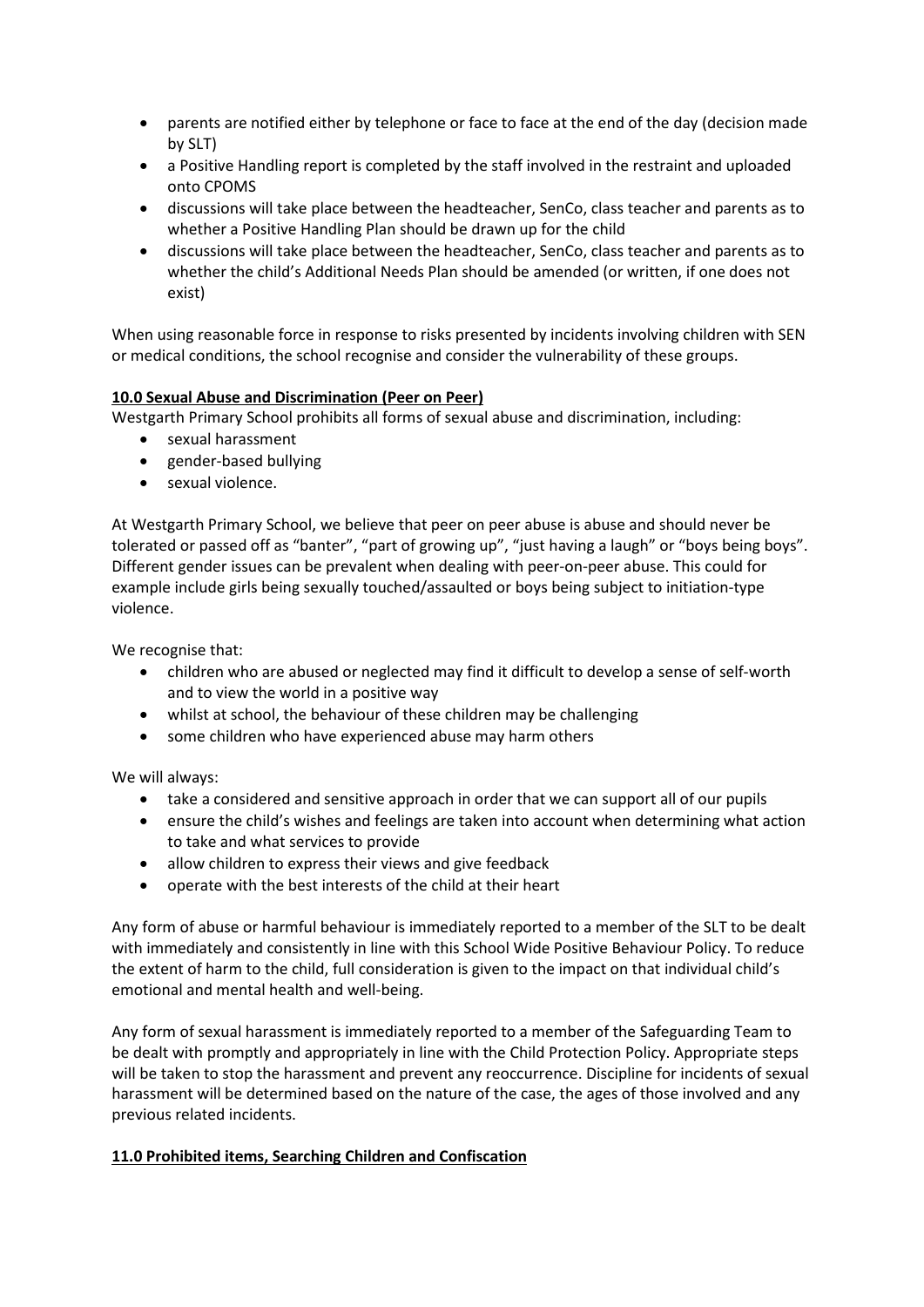Headteachers and staff authorised by them have a statutory power to search children or their possessions, without consent, where they have reasonable grounds for suspecting that the pupil may have a prohibited item. The prohibited items are:

- Knives or weapons
- Alcohol
- Illegal drugs
- Stolen items
- Tobacco and cigarette papers
- Fireworks
- Pornographic images
- Any article that the member of staff reasonably suspects has been, or is likely to be, used to commit an offence; or to cause personal injury to any person, including the pupil themselves; or to damage the property of any person, including the pupil themselves.

All members of staff can use their power to search without consent for any of the items listed above. To search for any items not listed here, staff will require the consent of the pupil being searched.

The headteacher and other authorised members of staff are permitted to use reasonable force when conducting a search without consent for certain prohibited items, in line with section 9.0 'Physical Intervention', of this policy.

#### **Appendix One Punishment**

The principles of PBS do not adhere to the use of punishment in order to try and coerce children into behaving in a specific manner. This is simply because punishing a child overrides the principle of managing behaviour through the addressing of Antecedents-Behaviour-Consequences and instead simply forces a child to address their unmet needs in a more sneaky and underhand manner in order to avoid further punishment.

Punishment relies on reacting to an individual child's misbehaviour and then inflicting unpleasant consequences on them. Research has shown that this does not support the child in making better decisions in the future. Teaching behavioural expectations and rewarding students for following them is a much more positive approach than waiting for misbehaviour to occur before responding.

Anyone who would like to consider the effects of punishment in more depth should look at the work of Alan E. Kazdin, PhD, (John M. Musser Professor of Psychology and Child Psychiatry at Yale University). The key points from his studies being:

- punishment simply teaches children that if they break rules they will suffer negative consequences
- punishment does not teach children how they can act in accordance of the rules
- punishment does not teach children to take into account the needs of others
- parents who engage in punishment believe that they are teaching their children an almost Pavlovian response – that misbehaviour brings unpleasantness, but if the child never learns self-discipline or responsibility then their behaviour will never improve
- punishment is only effective at deterring inappropriate behaviours in so far as it provokes fear in children
- punishment does not teach a child anything other than that it is alright to hurt others